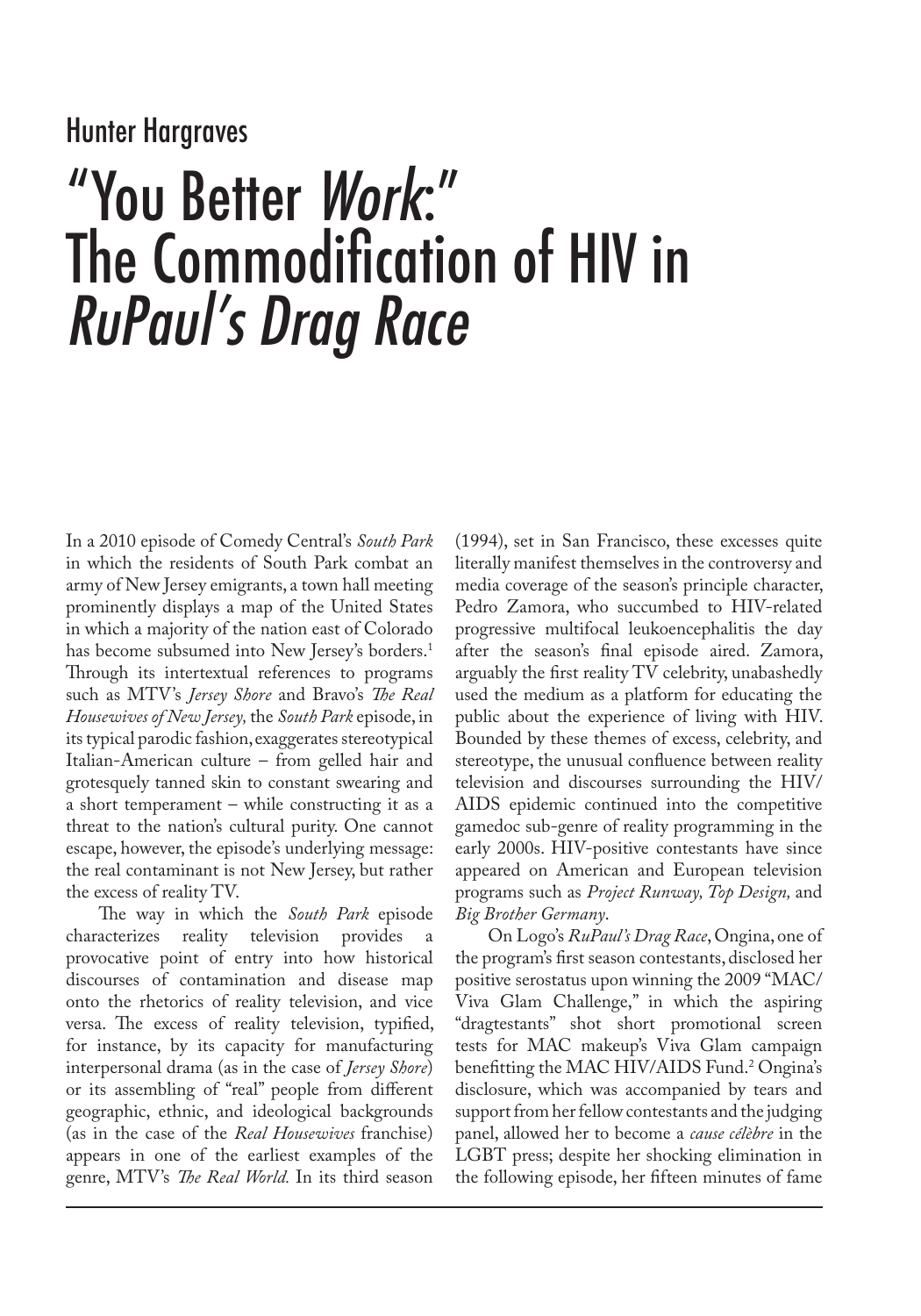### HARGRAVES

extended into many appearances in online and print publications and media events, including as a "Celebrity Guest" in the 2009 San Francisco Pride Parade and appearances in promotional spots for *Drag Race* and in the program's 2010 spinoff, *RuPaul's Drag U*.

As a "campy queen" known for her personality and glamour, Ongina's admission can be framed as destabilizing historical notions and media representations of the Person With AIDS (PWA). At the same time, however, Ongina's disclosure on reality television revises how conventional media representations have depicted the PWA through a rationale of commodification. This essay attempts to trouble *Drag Race's* staging of HIV and situates it in conversation with both its presentation of drag and its position within larger structures of reality television. What does it mean in 2010 to have former reality TV contestants as the celebrity "faces" of HIV in LGBT and HIV/AIDS communities? What implications does Ongina's disclosure have on the genre of reality television itself and on its (and television's overall) potential to educate specific (and perhaps marginalized) publics? How does *Drag Race's* treatment of race inflect how it presents drag culture and the drag queen PWA? And how does the framework of reality television automatically construct and present the HIVpositive subject as simultaneously diseased and healthy, both castrated and constituted as an object of sexual desire?

#### Becoming-Queen

In an essay on Melville's *Bartleby the Scrivener,*  Gilles Deleuze revises a psychoanalytic theory of identification premised on Oedipal relationships, formulating a broader definition of identification that hints at a "becoming-community" of group citizenship. Imagining a community no longer governed by the paternal function – following Lacan, the institution of law and the subject's entry into language and the symbolic – Deleuze calls for preserving individual identity as a requirement for departing from normal or "majoritarian" models of socialized identity. He writes: "If humanity can be saved, and the originals reconciled, it will only be through the dissolution or decomposition of the paternal function…To liberate man from the father

function, to give birth to the new man or the man without particularities, to reunite the original and humanity by constituting a society of brothers as a new universality."3 As an extension of the processes of "becoming" developed in *A Thousand Plateaus,*  this new method of identification appears to hint at an understanding of external subjectivity as key to the citizen; conceiving of an identity alongside his brothers and sisters, the subject moves from the outside of society to part of its normative core.<sup>4</sup>

This emphasis on identification as process, as *relation* can be found within the rich discourses of AIDS activism, as the epidemic placed blame on gay men's sexual behavior. In demanding that gay men resist calls for reduced promiscuity, Douglas Crimp disputes the abandonment of radical politics for an identification with the larger public's moralistic rebuke of homosexuality, an identification, he argues, that invokes Freud's definition of melancholia:

Identification is, of course, identification with an other, which means that identity is never identical to itself. This alienation of identity from the self it constructs, which is a constant replay of a primary psychic self-alienation, does not mean simply that any proclamation of identity will be only partial, that it will be exceeded by other *aspects* of identity, but rather that identity is a relation, never simply a positivity.<sup>5</sup>

Like Deleuze, Crimp foregrounds identity as relational, leading a reformulation of identity politics as dependent upon a network of political, and not familial, identifications. Moreover, identification speaks to a construction of community outside of the dominant public sphere, in this case, those infected with HIV. This act of identification often requires a transformative moment to incite political action; upon being diagnosed with HIV, the subject identifies "with an other," such as a larger community of HIVpositive individuals, and thus becomes politicized through these relations.

In the "MAC/Viva Glam Challenge," Ongina's disclosure represents this transformation from the filial to the fraternal, disrupting the conventional forms of identification present in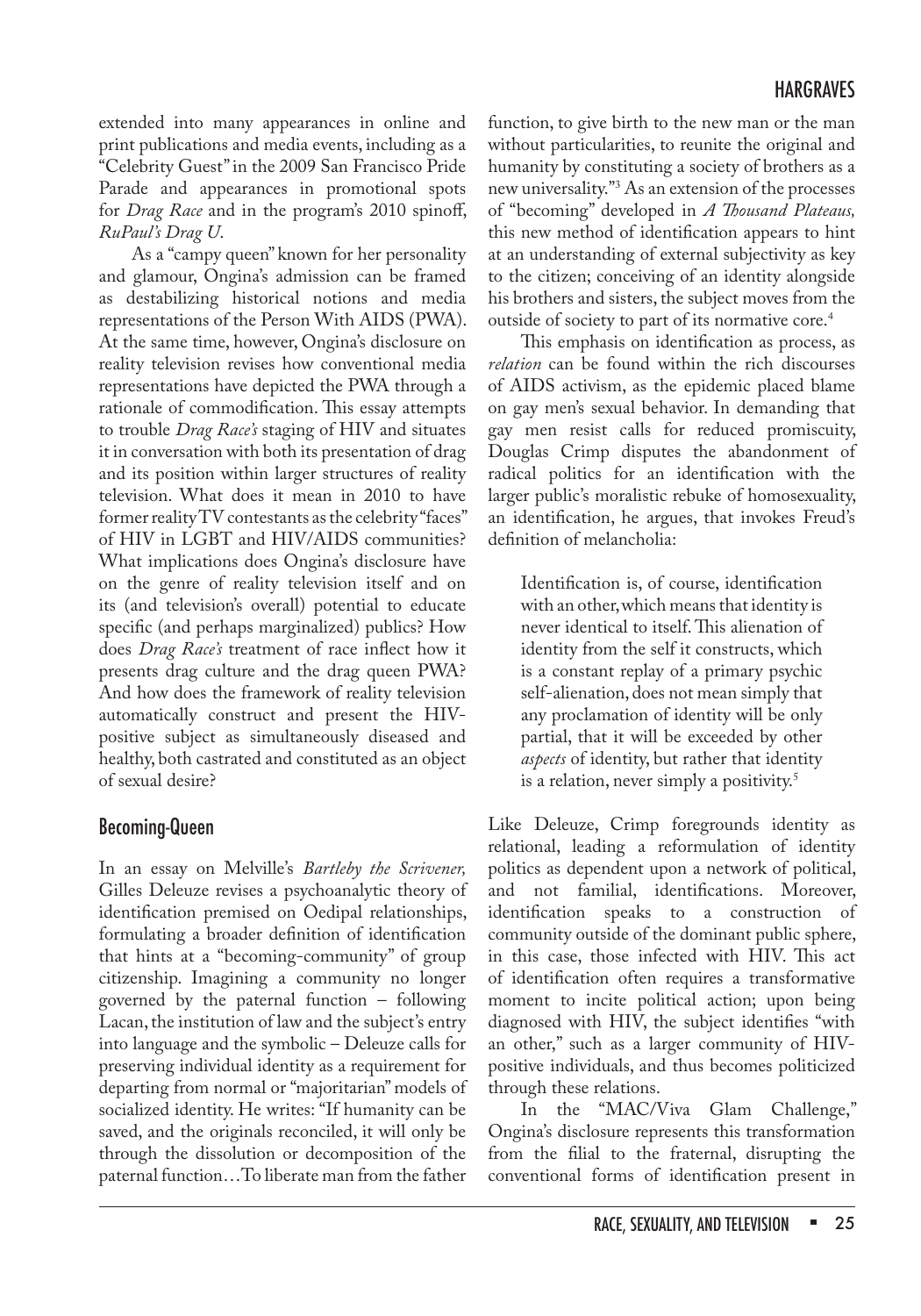

Ongina discloses

*Drag Race.* Prior to her moment of disclosure, Ongina, like her fellow dragtestants, remains in the shadow of drag icon RuPaul, the program's creator, host, and producer. Whether in full drag or in a chic suit, RuPaul curiously functions as both mother and father on the program, mentoring the contestants on how to be a better drag queen and instituting the "law" of the program as head of the judging panel that decides each episode's eliminee. Yet in disclosing her HIV status, Ongina disassociates herself from this parental diva, who although having appeared in numerous HIV and AIDS awareness campaigns has never publicly disclosed her HIV status.6 With her disclosure, Ongina can be a spokesperson for HIV awareness campaigns independent of RuPaul; she no longer appropriates RuPaul as a parental image but instead aligns herself with communities comprised of other HIV-positive individuals – her positive brethren, so to speak.

 Indeed, in a post-series interview, she tied her future ambitions to "our community:" "I wanted to step out of the HIV closet to create awareness….I hope to continue to be the voice of our community and help in any which way I can."7

#### Disidentifactory Lip-synchs

Although not directly invoking Deleuze, José Esteban Muñoz's theory of disidentification also articulates a view of identification present in minoritarian subjects divorced from definitive psychoanalytic readings. The emergence of disidentificatory performances, he argues, "is predicated on their ability to disidentify with

the mass public and instead, through this disidentification, contribute to the function of a counterpublic sphere."8 Claiming that psychoanalysis elides ideological prohibitions inherent to society (such as assumptions of and discrimination against subjects of minority ethnicity, social class, gender, and sexual orientation), he views subjects as containing the capacity to articulate multiple points of identity simultaneously, without subsuming one into another for the sake of normative assimilation. Disidentification thus "scrambles and reconstructs the encoded message of a cultural text in a fashion that both exposes the encoded message's universalizing and exclusionary machinations and recircuits its workings to account for, include, and empower minority identities and identifications."9 In a chapter on, fittingly, Pedro Zamora, disidentification becomes the means to a performance of queer, Latino, and HIV-positive identity, a performance that transforms Zamora into a "televisual activist,"additionally notable for occurring within the corporate ethos of MTV.10

Of course, there are differences between Zamora and Ongina, the most obvious being that Ongina did not appear on *Drag Race* in order to specifically market a hybridized identity.<sup>11</sup> But Muñoz's theory of disidentification can be used to explore how *Drag Race* premises the contemporary American drag queen as *already* disidentified from middle- or upper-class white camp drag culture. "Drag had gone underground, and we are welcoming it back," RuPaul proclaimed in an interview on NBC's *Today Show* on the day of *Drag Race's* premiere. "For people like Tyler Perry or Eddie Murphy or people who are straight and who dress up in drag, it's perfectly fine. But if you identify as gay, it's sort of been a not-soopen road."12 The nod to Tyler Perry and Eddie Murphy recasts African Americans into socially normative histories of gender impersonation; RuPaul is "welcoming [drag] back" for audiences representative of and accountable to America's changed racial demographics.13 The program's loyalty to hip street culture (as marked, for instance, by a challenge choreographing a routine to a Destiny's Child song; a mini-challenge involving a runway vogue battle; and a challenge in which the final three must create a rap verse for RuPaul's new single) emphasizes what it is not: homage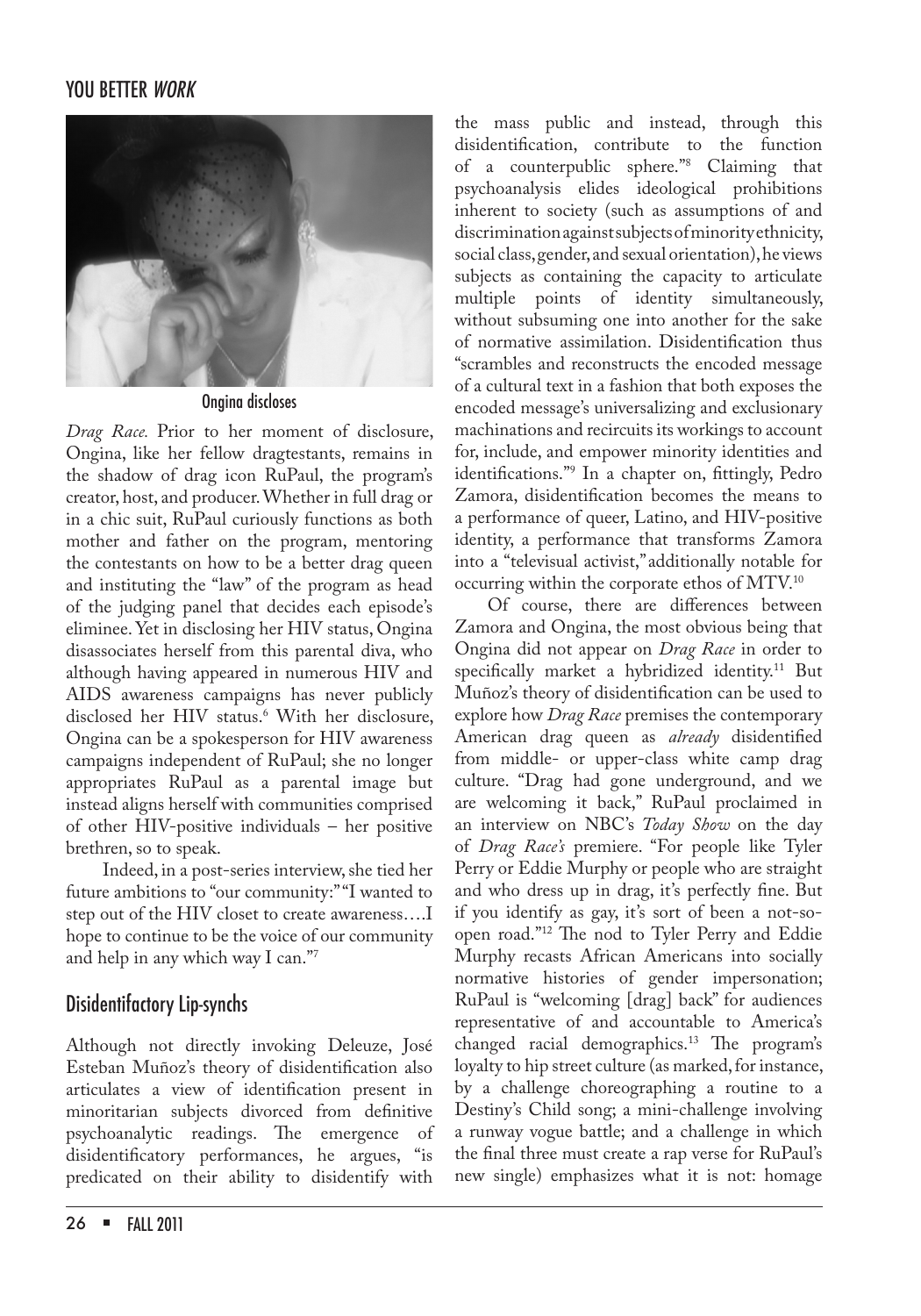to the whiter drag queens of yesteryear.<sup>14</sup> Rather than creating "'disidentificatory subject[s]' who tactically and simultaneously work on, with, and against a cultural form," *Drag Race* premises 21stcentury drag as inherently minoritarian.15

In many respects, this minoritarian position of Drag Race is what makes it so different from other LGBT programming; to quote a second season contestant, Pandora Boxx, "I think *RuPaul's Drag Race*  is amazing in the fact that there is a complete blend of races on the show."16 This is, incidentally, not unique to the genre of reality television. As many television scholars have noted, following the 1992 Los Angeles race riots, network programming became more and more segregated, partly due to niche marketing from expanded cable channels and partly due to lingering racial tensions.17 Ron Becker, for example, maintains that the inclusion of gay and lesbian characters and storylines in prime-time programs such as *Will & Grace, Ellen, Friends*, and many others represents a strategy of narrowcasting on behalf of television executives, who streamlined gay and lesbian content into programs in an attempt to attract an "upscale, well-educated target demographic… 'sophisticated' and 'hip' with an 'edgy' sensibility."18 Against network programming, however, reality television is curiously exempt from this pattern, with the racial diversity of each program's cast generating interpersonal conflicts and moments of education about the experiences of people of color in late 20th-century America. In contrast to programs such as *Will & Grace*, *Queer as Folk,*  and *The L Word*, *Drag Race's* emphasis on casting drag queens of color, as well as its use of non-white cultural markers, signals a desire to reach new audiences, or at the very least rejects a narrowcasted demographic of white, affluent gay and lesbian audiences.

Despite this update, the program itself often views race through more conventional problematics. The racial identity of the first season's eventual winner, Bebe Zahara Benet, lends itself to fetishization in the "MAC/Viva Glam Challenge." The judges describe Bebe, a native of Cameroon living in Minneapolis, as having the "regal" presence of a Nubian (Drag) Queen. Instead of disidentifying with this characterization, however, Bebe strategically plays it up, donning a traditional



Bebe's screentest

African costume for her screen test, which in Bebe's words, "is how the women from where I come from would dress to celebrate." Her screen test introduces HIV as a foreign epidemic, distanced from the healthy "First World," including the United States: "I come from a faraway place, a place where HIV/AIDS is very rampant. That place, my home, is called Africa. Let us lend a helping hand. MAC/Viva Glam is doing it, I am doing it, can you do it?" Performing an ambassadorial role equally global as it is commercial, Bebe recalls Cindy Patton's claim that "Western science today is slowly consolidating around a particular construction of 'African AIDS,' which elaborates on the colonialist mystifications of the past century."19 The common assertion within the media, that AIDS became an African problem once anti-retroviral drugs were introduced to American PWAs in the mid-1990s, paints Africa not only as a singular, homogenized continent but also plays off of stereotypes and myths about African social norms.

*Drag Race* uses Bebe – and Bebe uses *Drag Race*, in the same way perhaps that Zamora uses *The Real World* – to educate, but also to delegitimize the American PWA through its distancing of HIV/ AIDS from the United States. Bebe's "Africanness," played up through costume and notions of origin, makes her relationship to HIV appear more authentic and unrivaled by that of her fellow contestants, at least until Ongina's disclosure at the end of the episode. As Gordon Espinet, MAC's Vice President of Makeup Artistry and one of the episode's guest judges, remarks during deliberation, "[Bebe's] screen test was great…the fact that she's African, she can speak from the heart, of living it,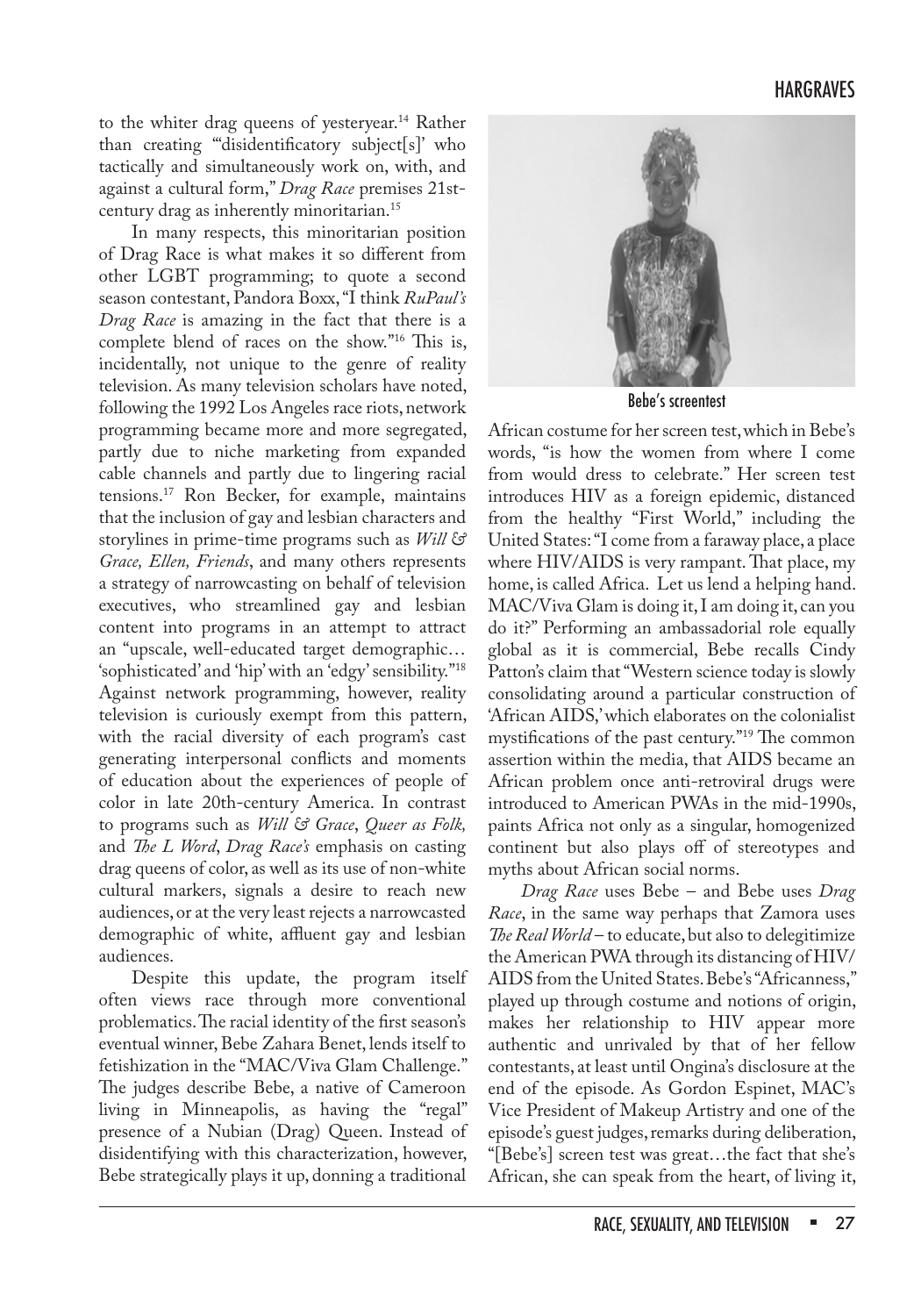seeing it, being it." Anchoring her nationality and ethnicity to an identity impacted by HIV, *Drag Race* constructs Bebe as a proxy for the PWA. In this context, *Drag Race* thus creates the paradoxical appearance of a PWA without HIV, collapsing the act of witnessing into the act of "living it" or "being it."

## Serving Commodity

If *Drag Race* puts forward a complicated subjectivity for the PWA, it does so under the structure of a competitive reality television program, which has its own logics of spectatorship and thematics of labor and surveillance. The term "work," itself a prominent example of drag vernacular, captures one such rhetoric; in this sense, "work" occurs when a queen actively steals attention and acclaim from her visual presentation, performance, or attitude.<sup>20</sup> Nonetheless, the term can be thought of in relation to the general structure of gamedocs. Gamedocs such as *RuPaul's Drag Race, Project Runway,* and *Top Chef* all rely on the talents of aspiring artistic professionals, from the wannabe designer to the wannabe chef. The viewer takes delight in watching these contestants attempt impossible feats of artistry in compressed amounts of time: creating a red-carpet gown in twelve hours, catering a meal for two hundred in four hours, and applying makeup in thirty minutes. These feats must be seen as both commodifiable (and so relevant to a wide public) and yet also personal (and so expressive of an individual).

Because the challenges on *Drag Race* are perhaps more diverse, the program ultimately produces the marketable commodity of the drag queen, with the potential for media proliferation. Perhaps reality television's greatest contribution to popular culture is its transformation of the commonplace person into celebrity, famous for appearing on a program that glorifies his or her ordinary nature. As Laurie Ouellette and Susan Murray contend, this "celebrification of 'average' folk further complicates the contours of television fame and the way that its star personas have been constructed as existing in a space between the ordinary and the extraordinary."21 *Drag Race* already plays off of this notion of celebrity; in a choice bit of televisual intertextuality, *Project*  *Runway* alumnus (and second season villain) Santino Rice sits on the judging panel, introduced by RuPaul as a "shameless and outspoken designer who's no stranger to the runway." Invoking Mark Andrejevic's description of reality television as "literally and physically manufactur[ing] celebritygrade humans," the judging panel of *Drag Race* already recognizes its debt to the productive capacity of television.22 The goal of *Drag Race,*  then, is to mold "America's next drag superstar" as not merely a lip-synching performer, but as a personality constructed for the media as much as by the media. During the finale of the second season of *Drag Race*, for example, the top contestants of season one appeared in commercials for Absolut, relating personal anecdotes to a cocktail that embodies their personality. (Absolut, not coincidentally, is *Drag Race's* preeminent sponsor, giving each season's winner \$25,000).<sup>23</sup> Likewise, several contestants from *Drag Race* have been featured in music videos, which in and of themselves demonstrate the necessity of selfbranding for performance; the spectacle of the music video is mapped onto the artist as a drag

performance, a lip-synch of self-promotion. Ongina's own appearance in the Black Eyed Peas's music video for 2009's "I Gotta Feeling" circulates within this self-referential (and selfpromoting) discourse, revealing the drag queen's dependency on media commodities.<sup>24</sup> The video itself opens with members of the Black Eyed Peas getting ready to hit the town, with group star Fergie prancing around in lingerie and fishnets and applying makeup in front of a vanity table (not surprisingly, one can discern a MAC logo on the makeup, reinforcing intertextual commodity culture). The video features cameo appearances by several well-known celebrities, many of whom have either reality television or queer ties; while perhaps not earning the spotlight, the reality television celebrity makes for good background dancing. At one point in the music video, Ongina does a runway walk alongside a swimming pool, demonstrating her potential for *work*; just as she walks the runway in *Drag Race* before each judging panel, her value lies in her ability to merge the editorial culture of high-fashion with the drag queen's function as party-starting performer.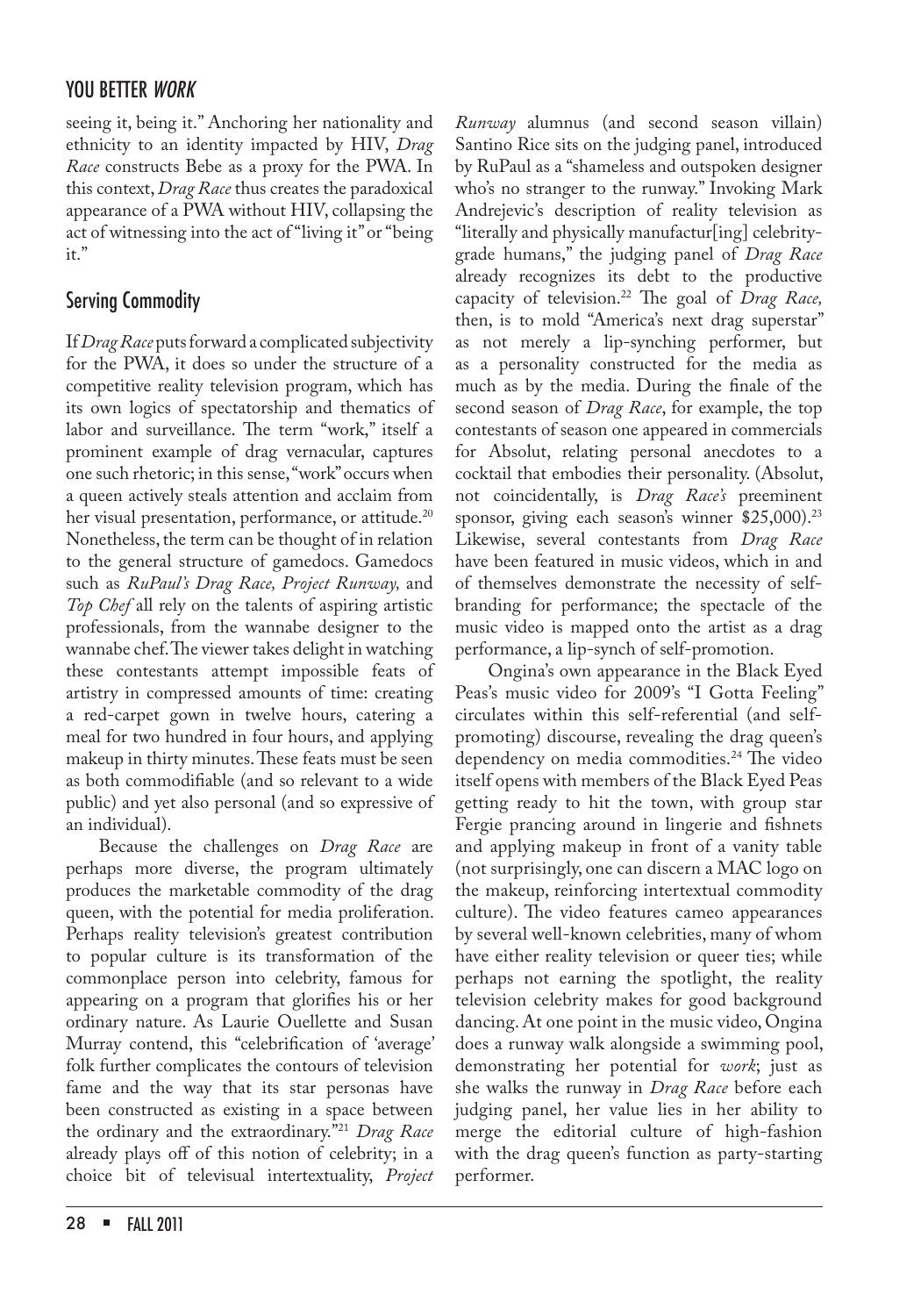While certainly *Drag Race* meshes the celebrity of the drag queen with numerous corporate sponsors, what is especially notable in the "MAC/ Viva Glam Challenge" is how commodification extends throughout the episode to include HIV itself. Rather than reiterating perhaps expected commentaries on the commodification of AIDS that emerge in discussions of anti-retroviral medication and the role of major pharmaceutical corporations in research and development, *Drag Race* can be read as hollowing out HIV, erasing its claims to bodily violence and instead repackaging the epidemic as corporate goodwill.

Such connections between commodity culture and television are nothing new, even when theorizing the history of queer subjects on television. As Lynne Joyrich points out, "the logic of the commodity is already related to the logic of the closet," and thus relations of consumer culture already inscribe queer disclosure.<sup>25</sup> Joyrich, using the example of how Ellen Morgan's coming out on *Ellen* paralleled the media event of Ellen DeGeneres's own coming out, maps the dual form of the commodity (its internal value mediated with the external social world) onto DeGeneres's performative act of disclosing her queerness. Fusing Marx's theories of the commodity form with Sedgwick's "epistemology of the closet," Joyrich identifies how television programs, responsible to their advertisers, manifest disclosure as a media event with spectacular value. In her own words, "Ellen too necessarily becomes through this process 'a thing which transcends sensuousness,' her homosexuality now an objectified and consumable – rather than simply erotic – form."26 Joyrich's quote emphasizes television's negation of the erotic; although sex does sell, gay sex (at least, in our current climate) does not, and so Ellen's identity as lesbian must be renegotiated through a vocabulary of consumption.27

Similarly, *Drag Race* negates the possibility of the drag queen being perceived as an erotic object. RuPaul teaches her contestants to be pretty and sexy, but not necessarily to "pass" as real biological women, as many transgender individuals elect (or feel compelled) to do. Instead, "passing" in *Drag Race* refers to passing as a performer, embracing the excess and extravagance as ideal forms of the art. The "Pit Crew" in *Drag Race* demonstrates

this shifting displacement of desire, as the oftenshirtless hunks pose with the drag queens as objects of desire for the gay male spectator. The spectator can then lust (even if in different ways) after all parties involved, viewing the Pit Crew as *sexual* objects of desire and the drag queen as a *stylized* object of desire.

Case in point: at the beginning of the "MAC/ Viva Glam Challenge," RuPaul tells the contestants they will have "the chance to do one another," provoking laughter and confusion from the worried contestants. "Now, I'm not talking ki-ki," RuPaul explains, "you're going to do each other's makeup." To emphasize the point, a handy graphic appears on the screen explaining this inside joke of drag: ki-ki is "when two drag queens have sex." Thus *Drag Race* already forecloses the potential for romance, or even just sexual intercourse, between contestants, even though the contestants live with each other during taping. Unlike other competitive reality programs where sexual relations between contestants have a productive value in adding drama to the series, *Drag Race* castrates the drag queen of her sexual desire.

## Fighting HIV with Glam Lashes

A closer examination of the scene of Ongina's disclosure exposes how the episode both reinforces and dissects historical representations of the HIVpositive subject as an "AIDS carrier." The revelation of Ongina's serostatus "outs" her as a drag queen, a man in a dress with a sexual history. Indeed, in postseries interviews (but, crucially, not on the episode itself ), she linked her HIV-positive status to safe sex: "I'm not assuming that he lied to me, but it's either that or he didn't know at all, but he did tell me he was HIV-negative…I wish I could go back and say, 'No, we're going to have protected sex.'"28 As Emilie Netzhammer and Scott Shamp note, televised representations of HIV often typically categorize the PWA as either the innocent victim (usually a heterosexual child or woman) or the gay AIDS carrier (usually a gay or bisexual man with a voracious sexual appetite).29 Following this logic, Ongina cannot be an innocent victim because she acquired HIV through unprotected sex with another man. But she also cannot be an AIDS carrier in the way that the media have typically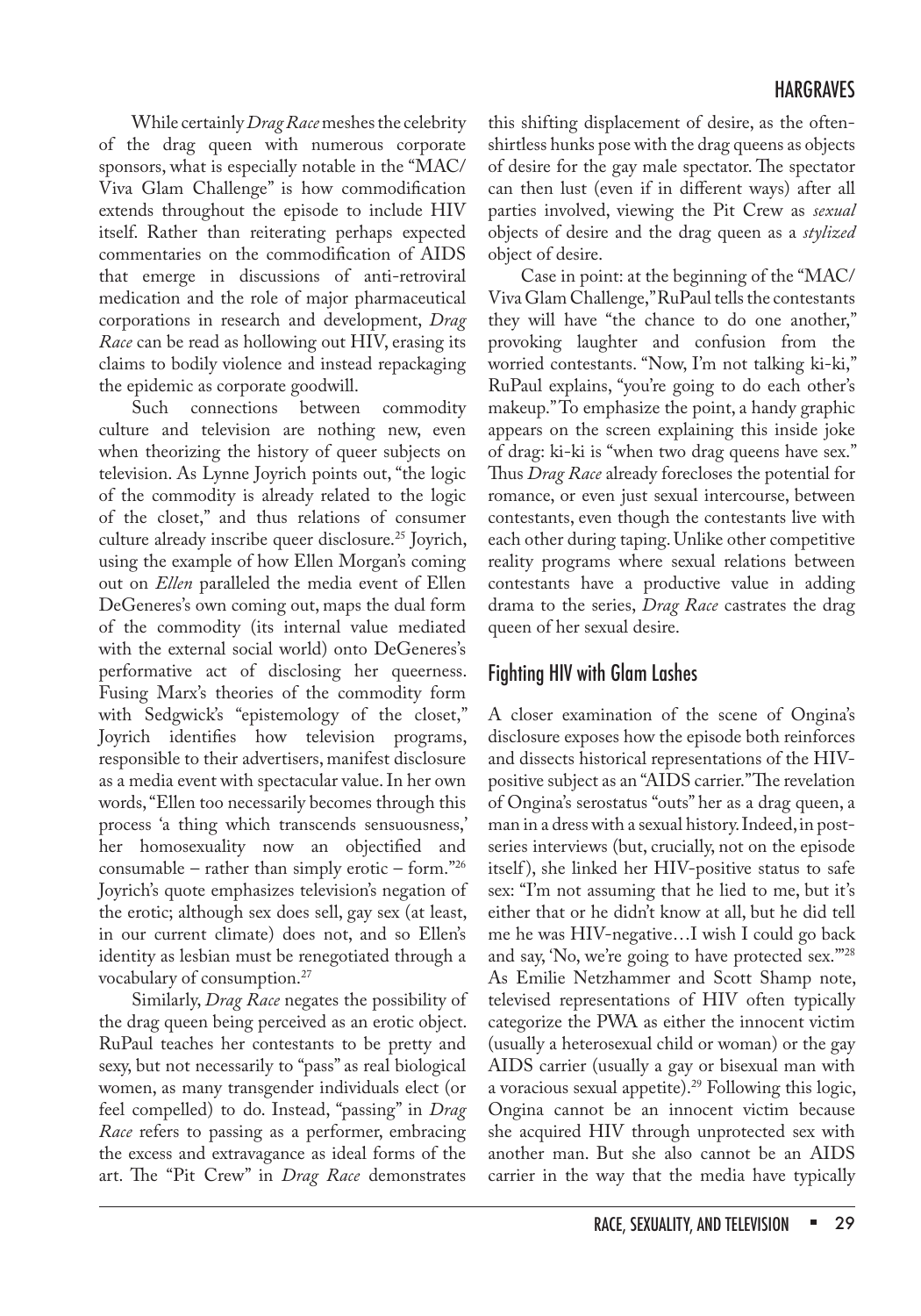represented them because she lacks an insatiable sex drive. Furthermore, she expresses regret at her decision to have unprotected sex, rejecting the characterization of the AIDS carrier as sexually irresponsible.

Updating Netzhammer and Shamp's history of HIV on television, Ongina's screen test in the "MAC/Viva Glam Challenge" reveals HIV to be a kind of absent presence. "I went for the route of celebrating life and making sure that you always think positively no matter what life throws at you," a self-confident Ongina proclaims during judging. "I mean it's a really big deal, but you can't let that be a downer in your life." At the panel, the guest judge Espinet echoes this message: "You know, at the end of the day, yes, it's a serious issue, but we have to always try and look at the brighter side of life, and I think you did a great job of it." This message, that HIV must not distract an individual from fulfilling his or her dreams or celebrating life, appears to be aimed at the HIV-positive individual. As the judges deliberate, however, they gloss over this message of empowerment in favor of discussing Ongina's capacity to be a Viva Glam spokesmodel; her value lies not in encouraging HIV-positive individuals to educate others about HIV transmission and prevention, but instead in her ability to "represent Viva Glam and answer questions," as RuPaul proclaims. To "represent Viva Glam" is to redesignate selling makeup as corporate philanthropy, and, as a Viva Glam spokesmodel, Ongina uses her own serostatus as an opportunity, as she says in her screen test, to "educate, donate, and celebrate."



In an interview, Ongina says she stepped "out of the HIV closet to create awareness and further inspire people that life with HIV is as glamorous as life without." To twist Joyrich's words, the logic of the commodity is already related to the logic of the HIV closet. Ongina's disclosure comes when offered, as the winner of the challenge, the opportunity to be a real MAC Viva Glam spokesmodel.30 Furthermore, this commodification works in multiple ways, not just with respect to makeup, but also through long-term medical treatments for HIV-positive individuals. In an interview for *HIV+ Magazine,* Ongina's disclosure and appearance on *Drag Race* also documents the benefits of anti-retroviral medication: "[Disclosing Ongina's status] helped create the support network he needed to manage those early times, navigate several changes in medication – from a six-pill-aday Kaletra-based regimen to a three-pill-a-day Reyataz combination…to once-a-day Atripla – and generally feel his way through the most difficult patches."31 Presumably, HIV-positive readers not on medication would be able to discern from Ongina's interview such benefits, including the ease of taking "once-a-day Atripla."32

Echoing the cultural construction of HIV as accessible to both HIV-negative and positive audiences, RuPaul universalizes the experience of living with HIV during judging. Regaining emotional control of the revelatory fallout, she sneaks in one last mention of Viva Glam's brand: "You are all sisters. We are all family, and if one of us is in pain, we are all in pain. We are all in trouble. So…let's be joyous, so we can all be joyous. That's what Viva Glam is really all about." In what is almost a carbon copy of a 2005 corporate advertising campaign claiming "We All Have AIDS…If One Of Us Does," RuPaul unhinges lived experience from the PWA, turning pain into joy in a rather unsettling unscripted moment of reality television.33 This abstracting of HIV from its diseased connotations can be found within the goal of the screen test itself; the screen test does not educate a (presumably gay male) audience about HIV prevention (for example, using condoms, asking a partner's serostatus, or getting tested), but instead educates a (presumably straight) audience about how they can donate money to charity. **Ongina's screentest** Moreover, the fact that *Drag Race* prioritizes drag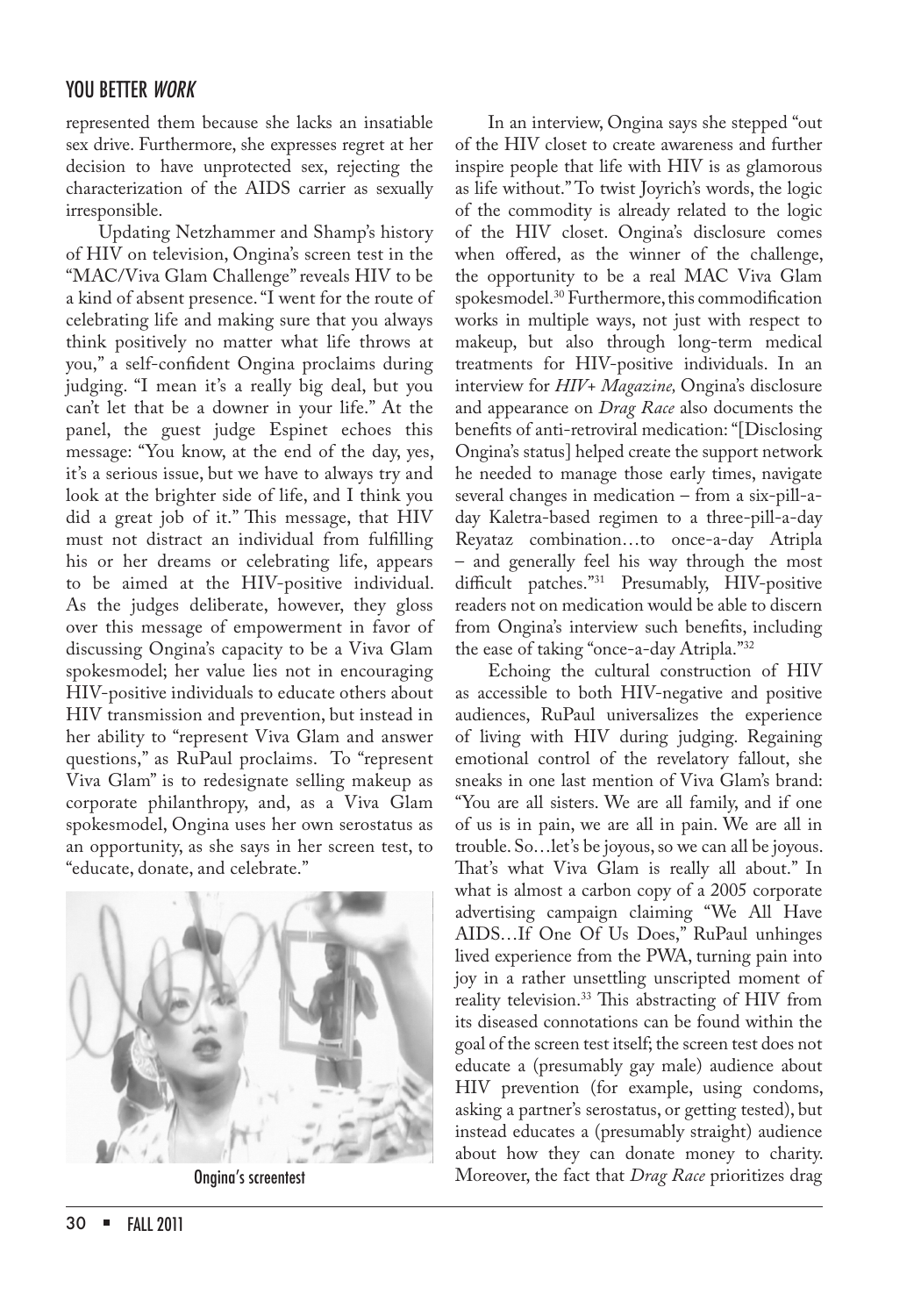#### HARGRAVES

as inclusive of multiple ethnicities underscores this abstraction of HIV, as queer men of color represent a demographic with high incidence rates of HIV infection. HIV itself thus becomes a signifier for philanthropic causes, rather than for a disease that real people must grapple with and navigate.

The "MAC/Viva Glam Challenge" thus reframes HIV not as a communicable disease, but rather as an unfortunate, though not life-ending, experience; it ostensibly raises awareness of HIV and AIDS without educating its audience about how HIV can be prevented. Its commodification of HIV parallels how *Drag Race* itself presents the drag queen not as a passing impersonator but instead as a commodified brand, a versatile performer dependant on excess without sexual desire.34 Indeed, Ongina herself makes this point in an interview: "I learned a lot about myself [on *Drag Race*] and I learned a lot about my persona. I helped elevate my persona."35 Of course, *Drag Race* makes for good entertainment, and thus this logic of commodification extends to reality television's structure and form, in which contestants, through televisual intertextuality and celebrity culture, become "household names and characters with the familiar feel of our own families."36 Televisual episode, series, and genre all demonstrate the perverse labor that goes into constructing an image of the self: a "becoming" or disidentificatory process of *work. Drag Race* does not narrativize the struggle of the HIV-positive individual, but instead inscribes that struggle within corporatespeak branding, replacing politics with symptom, a whimper of the activism of the 1980s and early 1990s in favor of generalized pronouncements of shared empathy mediated through buying makeup. Castrated as both an object of sexual desire and as a radically political subject, the HIV-positive drag queen builds her brand one dramatic moment at a time.

#### Postscript: "Make it Work"

A year and a half after Ongina's disclosure on *Drag Race,* another moment of revelation occurred on a similar program, Bravo's *Project Runway.* In the episode "There's a Pattern Here," the contestants created a textile design based on a moment from their own lives.37 During judging, Mondo Guerra,



Mondo's winning design

the eventual runner-up of *Runway's* eighth season, was praised for his clever print (a pattern of plus signs in pink, yellow, and black); responding to its inspiration, Mondo hesitantly and tearfully explained that "the symbolism in the pants are these pluses [that] are positive signs and I've been HIV positive for ten years….I wanted to pull from the past but also give something back of who I am now."

To be sure, Mondo's moment of disclosure differs from Ongina's: "There's a Pattern Here" is not structured around HIV awareness, and although a fashion designer's brand is vital to his or her financial success, Mondo produces actual clothes through his labor, resulting in a tangible commodity – though one often reliant upon an aesthetics of excess, as Heather Hendershot notes about *Runway*. 38 That the challenge requires prints to be inspired by a significant personal moment already invites dramatic revelations such as Mondo's; one could thus read a certain kind of affective labor in deciding to make such a bold pattern symbolic of his HIV status.

Yet just as in *Drag Race*, "There's a Pattern Here" refuses to signify HIV as an experienced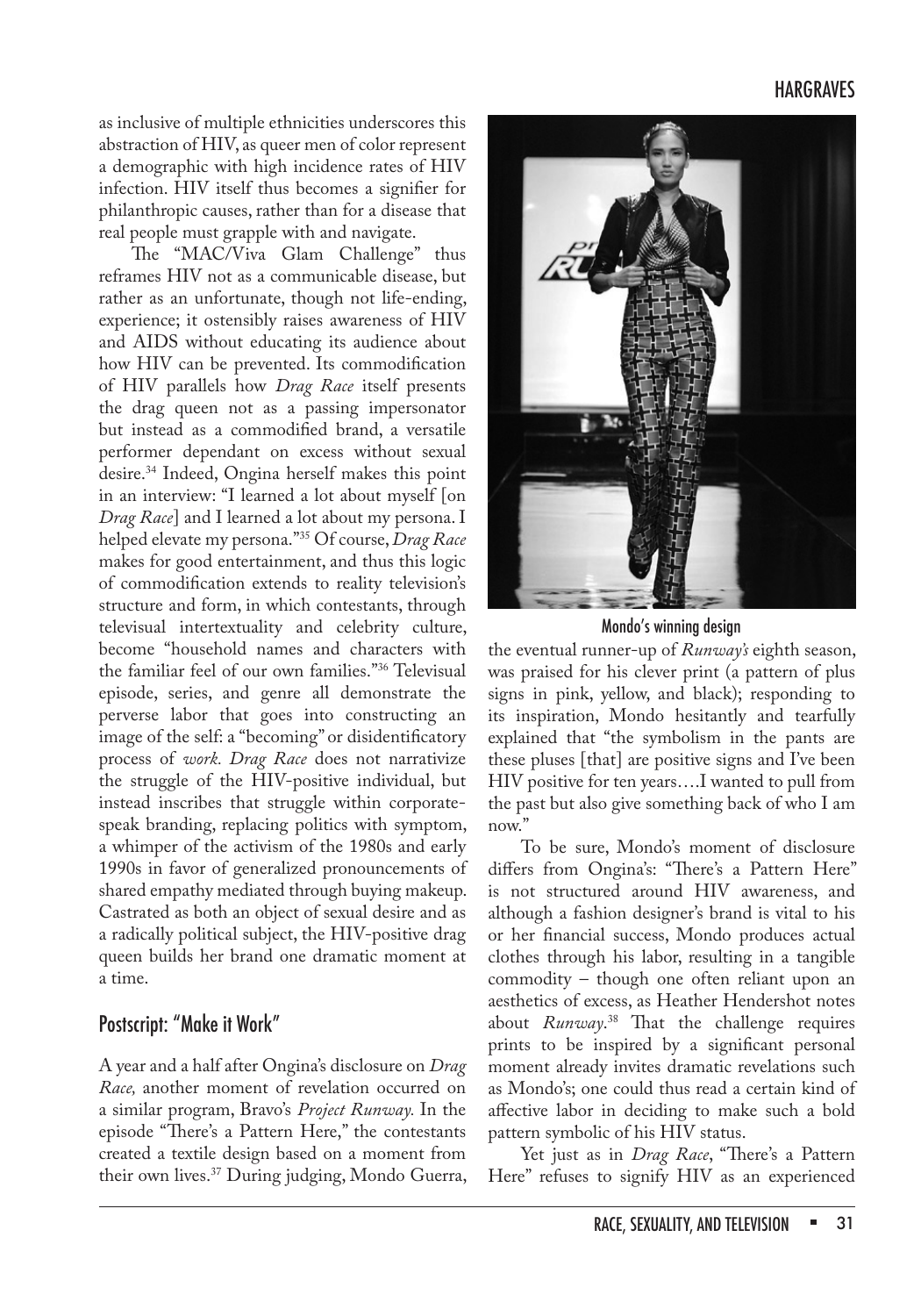disease, instead subsuming it into other identities. This emerges most potently not in the episode itself, but rather in the public reaction to Mondo's disclosure. The episode aired in late September 2010, a period in which, following several teenage queer youth suicides, author Dan Savage started the "It Gets Better Project" on YouTube as a way to send LGBT youth hopeful messages.<sup>39</sup> After Mondo's disclosure, several blogs emphasized how the moment spoke specifically to queer youth, including one authored by *Runway* season three finalist Laura Bennett on Lifetime's website.<sup>40</sup> Whereas Ongina directed messages of hope to HIV-positive audiences, encouraging them to own their status, Mondo's disclosure resonates only as a hopeful coming out story aimed at a different audience.

But as Muñoz reminds us, disidentification is not just hopeful but extraordinarily political, representing "a disempowered politics or positionality that has been rendered unthinkable

by the dominant culture."41 Reality television has unquestionably changed since Pedro Zamora used the platform of *The Real World* to educate others about the lived experience of being of color, HIVpositive, and queer. One could similarly argue that as the popularity of identity politics waned at the turn of the millennium, reality television deemphasized substantive discussions about identity, instead repackaging its characters as celebrities that can speak to the widest number of viewers.42 Although *Drag Race* and *Runway* specifically market themselves to queer audiences, perhaps diluting the potential for its characters to speak to the dominant public culture, their treatment of HIV remains indebted to their status as reality programs, allowing both to resignify HIV within the boundaries of commodity and mainstream LGBT culture. Down the runway, out of the television, and into our homes, the new faces of HIV disclose their status under the gaze of an industry's camera, transforming red ribbons into ruby red lipstick.

**Hunter Hargraves** is a 3rd year candidate in the Ph.D. program of Modern Culture and Media at Brown University and a former San Francisco drag queen. His work focuses on viscerally uncomfortable media (television, digital media, and film) and, specifically, how taboo subjects become represented (and represented) in popular culture, raising questions surrounding the discursive constructions and limitations of embodiment, identity, temporality, technology, citizenship, and cultural memory. More broadly, he traverses multiple disciplines to constantly unsettle what we know as "popular culture," drawing out the complexities between the popular and the perverse, between public performances and private identities, and between non-relational and political acts.

#### End Notes

1 "It's a Jersey Thing," *South Park*. Episode no. 204, first broadcast October 13, 2010 by Comedy Central.

2 "MAC Viva Glam Challenge," *RuPaul's Drag Race*. Episode 104, first broadcast February 23, 2009 by Logo.

3 Gilles Deleuze, "Bartleby; or, the Formula," *Essays Critical and Clinical* (Minneapolis:University of Minnesota Press, 1997), 84. 4 While Deleuze's language in "Bartleby" is inherently masculine, it is important to mention that other formulations of "becoming" emphasize its importance to "minor" identities. See, for example, the process of "becoming-woman" found in Deleuze and Felix Guattari, *A Thousand Plateaus: Capitalism and Schizophrenia* (Minneapolis: University of Minnesota Press, 1987), 106.

5 Douglas Crimp, *Melancholia and Moralism: Essays on AIDS and Queer Politics* (Cambridge, MA: MIT Press, 2002), 186-7.

6 RuPaul's own HIV status has been a topic of mystery, particularly after RuPaul appeared in a 2008 episode of the fifth season of *Project Runway* as the guest judge for an episode in which the contestants had to make an outfit for a drag queen. Following the episode's airing, a number of blogs publicly questioned RuPaul's own serostatus, often based on demographic assumptions about RuPaul's own ethnicity and sexual orientation. See Joyfalula, "RuPaul is Looking Terrible These Days!" *The Why File*, April 24, 2008, http://thewhyfile.blogspot.com/2008/04/rupaul-is-looking-terrible-these-days.html (accessed November 20, 2010) and Yahoo's Q&A Forums, "Is RuPaul HIV-Positive?" http://answers.yahoo.com/question/index?qid=20080820195023AAdyhdr (accessed November 20, 2010).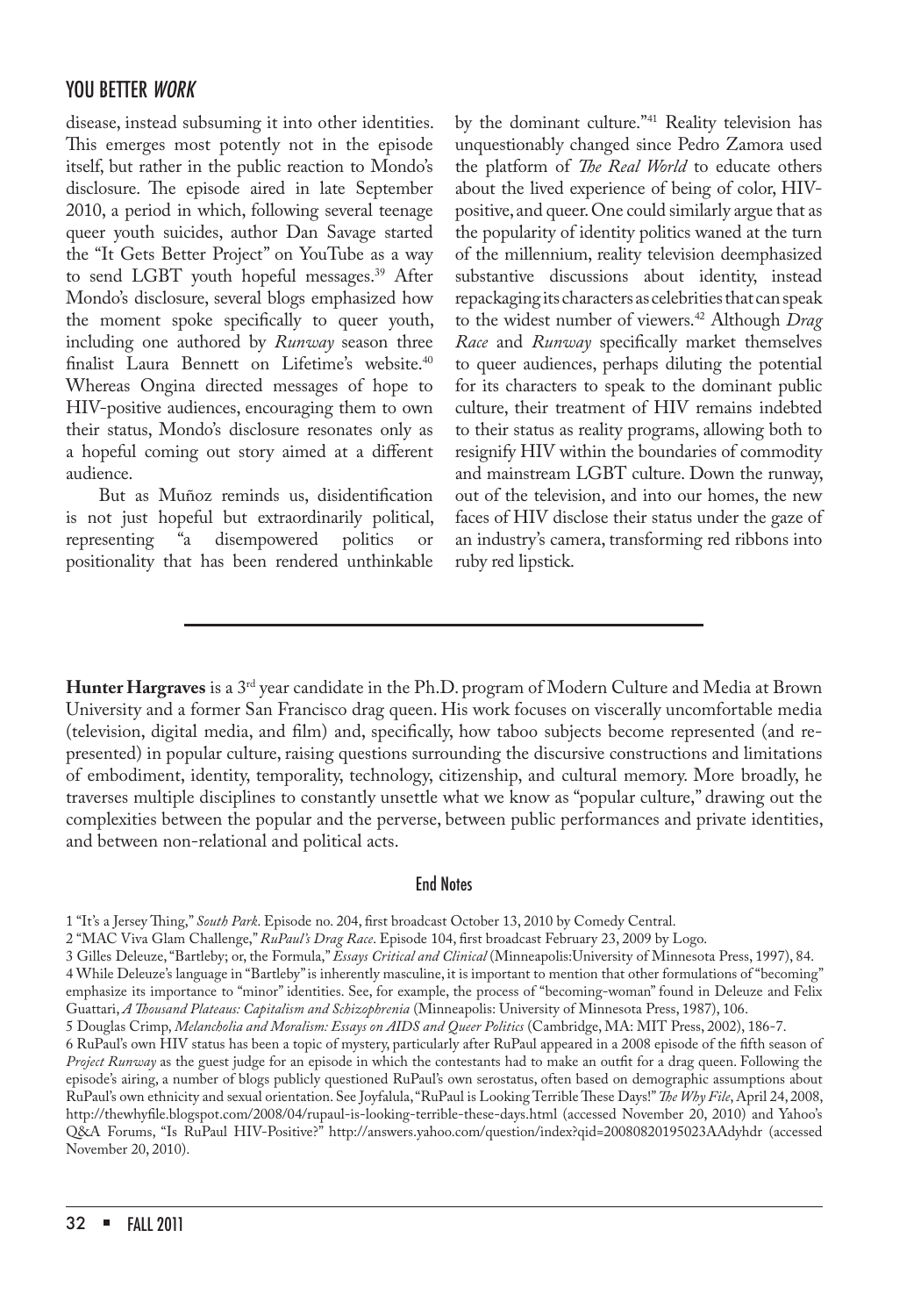7 Paul Lee Cannon, "The Ongina Dialogues," *SFGAM.com*, March 2009, http://www.sfgam.com/index.php?option=com\_ myblog&show=The-Ongina-Dialogues.html&Itemid=195 (accessed November 20, 2010).

8 José Esteban Muñoz, *Disidentifications: Queers of Color and the Performance of Politics* (Minneapolis: University of Minnesota Press, 1999), 7. Both Crimp and Muñoz draw on Eve Kosofsky Sedgwick's seminal *Epistemology of the Closet* (Berkeley, CA: University of California Press, 1990) in their theories of identification and disidentification.

9 Muñoz, *Disidentifications*, 31.

10 Muñoz, *Disidentifications*, 145 and 152.

11 Furthermore, Ongina's media interviews rarely implicate a relationship between her Filipino identity and her living with HIV, saying only that while growing up in the Philippines she had little exposure to HIV prevention campaigns. See Paul E. Pratt, "Super (Role) Model," *HIV/Plus* 70, May/June 2009, http://www.hivplusmag.com/Story.asp?ID=1806&categoryid=1 (accessed November 20, 2010).

12 *The Today Show,* interview with RuPaul Charles by Hoda Kodb and Kathie Lee Gifford, February 2, 2009, http://tv.popcrunch. com/rupaul-today-show-drag-race-interview-february-2-video/ (accessed 20 November 2010).

13 In some respects, RuPaul perhaps subverts traditional expectations that the queer audiences who watch Logo are primarily white in presenting a drag culture comprised mostly of queens of color. Conversely, a less progressive reading of this would be to see this as exploiting the queens of color, with their overstated ties to queer youth street cultures as providing entertainment to white audiences.

14 The lone first season contestant to imitate such culture, Tammie Brown, confused the judges in her short tenure on the program; her Bette Davis look is deemed "wacky style" and she is eliminated in the second episode for "giving up" in refusing to lip-synch to Michelle Williams' "We Break the Dawn," sending the message that in order to be a successful drag queen, you must demonstrate an ability to lip-synch to contemporary American R&B songs.

15 Muñoz, *Disidentifications*, 12.

16 "TPR Interviews Pandora Boxx," *Think Pink Radio*, May 11, 2010, http://thinkpinkradio.com/2010/05/11/tpr-interviewspandora-boxx/ (accessed January 10, 2011).

17 See, for example, the essays contained in *Living Color: Race and Television in the United States*, ed. Sasha Torres (Durham, NC: Duke University Press, 1998), and Bradley S. Greenberg, Dana Mastro, and Jeffrey E. Brand, "Minorities in the Mass Media: Television Into the 21<sup>st</sup> Century," in *Media Effects: Advances in Theory and Research*, 2<sup>nd</sup> ed, ed. Jennings Bryant and Dolf Zillmann, 333-352 (New York: Routledge, 2002).

18 Ron Becker, *Gay TV and Straight America* (Piscataway, NJ: Rutgers University Press, 2006), 95.

19 Cindy Patton, *Inventing AIDS* (New York: Routledge, 1990), 77.

20 I am indebted to San Francisco drag queen Landa Lakes for this definition of "work."

21 Laurie Ouellette and Susan Murray, "Introduction," in *Reality TV: Remaking Television Culture*," 2<sup>nd</sup> ed. Ed. Susan Murray and Laurie Ouellette, 11 (New York: NYU Press, 2009). The term "celebrification" is coined by Chris Rojek, in *Celebrity* (London: Reaktion Books, 2001), 186-187.

22 Mark Andrejevic, *Reality TV: The Work of Being Watched* (Lanham, MD: Rowman & Littlefield Publishers, 2004), 9-10. Curiously, this instance is also exemplified in reverse: fashion journalist Merle Ginsburg, the other permanent judge on *Drag Race*, appeared as a contestant in the first season of Bravo's *Launch My Line*, a program where successful professionals vie for the opportunity to, naturally, launch their own fashion line.

23 In addition to being *Drag Race's* primary sponsor, Absolut Vodka has a long relationship with the LGBT press, advertising in queer publications since 1981. See Dan Baker, "A History in Ads: The Growth of the Lesbian and Gay Market," in *Homo Economics: Capitalism, Community, and Lesbian and Gay Life,* ed. Amy Gluckman and Betsy Reed, 11-20 (New York: Routledge, 1997); and Katherine Sender, *Business, not Politics: The Making of the Gay Market* (New York: Columbia University Press, 2005), especially 32-37.

24 Black Eyed Peas, "I Gotta Feeling," *The E.N.D.* (Interscope, 2009). Music Video directed by Ben Mor, June 16, 2009.

25 Lynne Joyrich, "Epistemology of the Console," *Critical Inquiry* 27, no. 3 (Spring 2001), 462.

26 Ibid.

27 Katherine Sender likewise contends that "the closeting of gay sexuality thus produces an interesting paradox: a market that is constituted as distinct through the nondominant sexuality of its constituency could be brought into being only through the effacement of that sexuality," in *Business, not Politics*, 201.

28 Pratt, "Super (Role) Model."

29 Emile C. Netzhammer and Scott A. Shamp, "Guilt by Association: Homosexuality and AIDS on Prime-Time Television," in *Queer Words, Queer Images: Communication and the Construction of Homosexuality,* ed. R. Jeffrey Ringer, 91-106 (New York: NYU Press, 1994). Also see "AIDS Narratives on Television: Whose Story?" Chapter 6 in Paula Treichler, *How to Have Theory in an Epidemic: Cultural Chronicles of AIDS* (Durham, NC: Duke University Press, 1999).

30 Ongina told SFGAM.com that she originally planned on keeping her status a secret, but that the shock and thrill of winning the challenge changed her mind. See Lee Cannon, "The Ongina Dialogues."

31 Pratt, "Super (Role) Model."

32 For example, the episode's original broadcast did not include any advertisements for HIV medication, nor did it include any public service announcements (PSAs) about HIV prevention. Online, however, Logo presented the episode with both short PSAs and banner ads marketing different drug regimens.